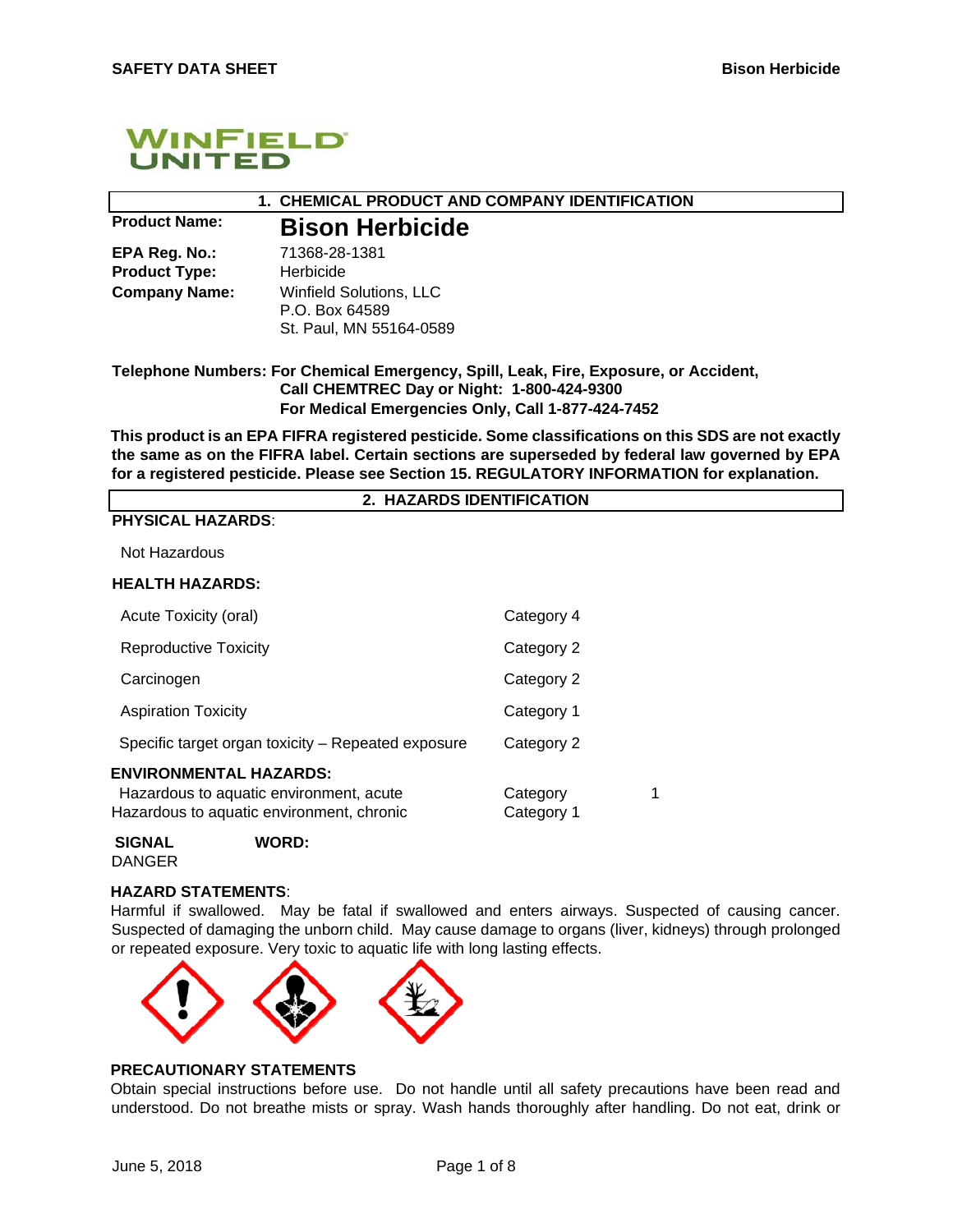smoke when using this product. Avoid release to the environment. Wear protective gloves, protective clothing and eye protection.

IF SWALLOWED: Immediately call a POISON CENTER or doctor. Do NOT induce vomiting. If exposed or concerned: Get medical advice. Collect spillage.

Store locked up. Dispose of contents and container in accordance with local, state and federal regulations.

| 3. COMPOSITION / INFORMATION ON INGREDIENTS                        |                     |                     |  |  |
|--------------------------------------------------------------------|---------------------|---------------------|--|--|
| <b>COMPONENT</b>                                                   | CAS NO.             | % BY WEIGHT         |  |  |
| 2-methyl-4-chlorophenoxyacetic acid, isooctyl (2-ethylhexyl) ester | 29450-45-1          | $33 - 35$           |  |  |
| Bromoxynil octanoate                                               | 1689-99-2           | $30.75 - 32.65$     |  |  |
| Solvent Naphtha (Petroleum), Heavy Aromatic                        | 64742-94-5          | $22.8 - 24.2$       |  |  |
| 1-Methylnaphthalene                                                | $90-12-0$           | ~10                 |  |  |
| 2-Methylnaphthalene                                                | $91 - 57 - 6$       | <10                 |  |  |
| Naphthalene                                                        | $91 - 20 - 3$       | < 0.3               |  |  |
| Other Ingredients                                                  | <b>Trade Secret</b> | <b>Trade Secret</b> |  |  |

**Synonyms:** Mixture of MCPA 2EHE and Bromoxynil

Ingredients not precisely identified are proprietary or non-hazardous. Values are not product specifications.

## **4. FIRST AID MEASURES**

**If Swallowed:** Call a poison control center or doctor immediately for treatment advice. Do NOT induce vomiting. Do not give anything by mouth.

**If in Eyes:** Hold eye open and rinse slowly and gently with water for several minutes. Remove contact lenses, if present, after the first 5 minutes, then continue rinsing eye. Get medical attention if irritation occurs.

**If on Skin or Clothing:** Take off contaminated clothing. Wash with soap and water. If irritation develops, get medical attention**.** 

**If Inhaled:** Move person to fresh air. Get medical attention if symptoms develop.

**Symptoms/effects, acute and delayed:** Minimally irritating to the eye. Vapors and mist may cause irritation. Slightly irritating to the skin. Harmful or fatal if swallowed – Aspiration hazard. Suspected of causing cancer and adverse reproductive effects.

**Indication of Immediate medical attention and special treatment if needed:** Immediate medical attention is required for ingestion. For ingestion there is no specific antidote available. Treat symptomatically.

**Note to Physician**: May pose an aspiration pneumonia hazard. Contains petroleum distillates.

## **5. FIRE FIGHTING MEASURES**

**Extinguishing Media:** Recommended for large fires: foam or water spray. Recommended for small fires: dry chemical or carbon dioxide.

**Special Fire Fighting Procedures:** Firefighters should wear NIOSH approved self-contained breathing apparatus and full fire-fighting turn out gear. Dike area to prevent runoff and contamination of water sources. Dispose of fire control water later.

**Unusual Fire and Explosion Hazards:** Containers will burst from internal pressure under extreme fire conditions. If water is used to fight fire or cool containers, dike to prevent runoff contamination of municipal sewers and waterways.

**Hazardous Decomposition Materials (Under Fire Conditions):** May produce gases such as hydrogen chloride, other chlorine compounds, hydrogen bromide gas, nitrogen oxides, and carbon oxides.

## **6. ACCIDENTAL RELEASE MEASURES**

**Personal Precautions:** Wear appropriate protective gear for the situation. See Personal Protection information in Section 8. Ventilate the area.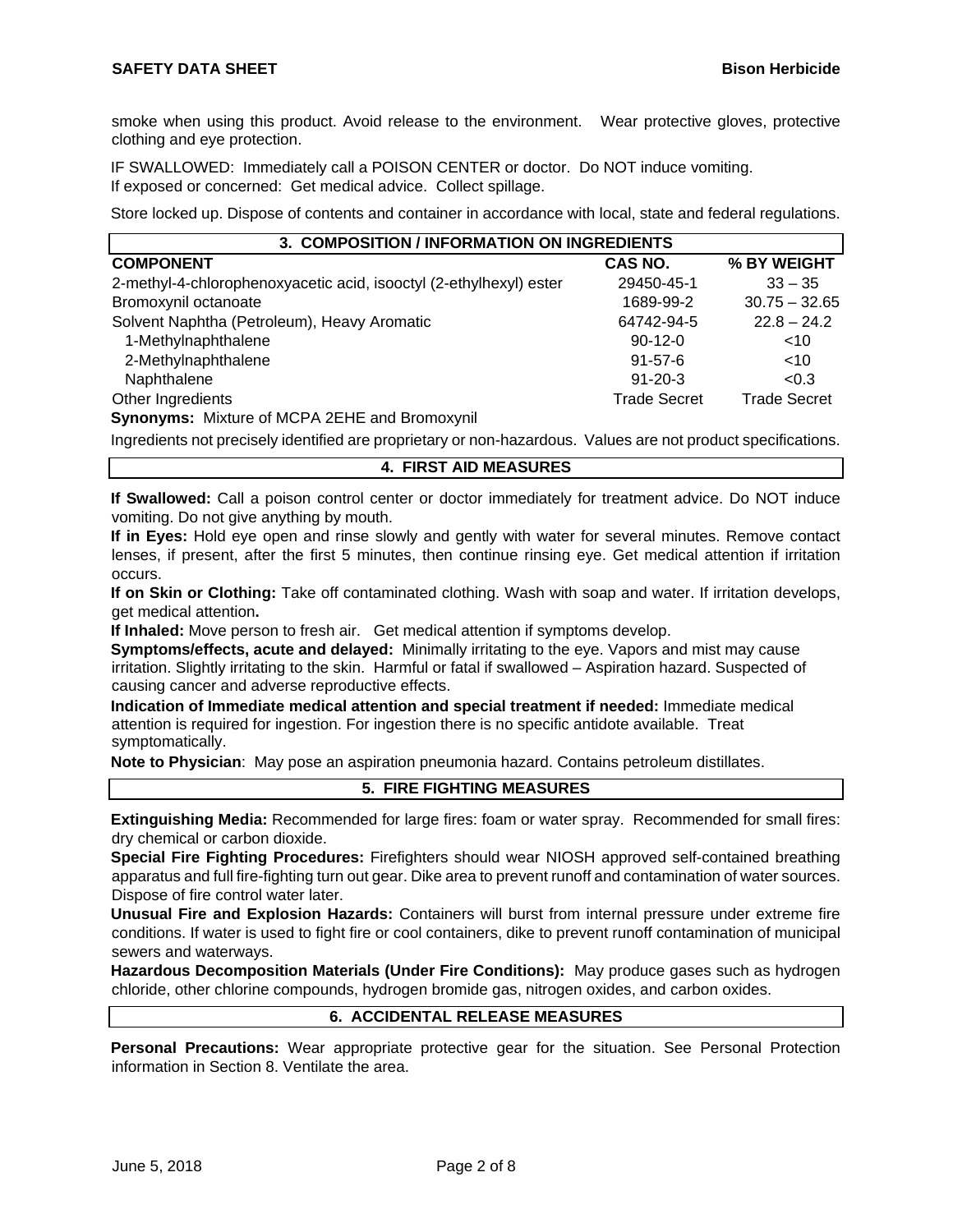**Environmental Precautions:** Prevent material from entering public sewer systems or any waterways. Do not flush to drain. Large spills to soil or similar surfaces may necessitate removal of topsoil. The affected area should be removed and placed in an appropriate container for disposal.

**Methods for Containment:** Dike spill using absorbent or impervious materials such as earth, sand or clay. Collect and contain contaminated absorbent and dike material for disposal.

**Methods for Clean-Up and Disposal:** Pump any free liquid into an appropriate closed container. Collect washings for disposal. Clean up residual liquid with an inert absorbent material and place in an appropriate container. Decontaminate tools and equipment following cleanup. See Section 13:

DISPOSAL CONSIDERATIONS for more information.

**Other Information:** Large spills may be reportable to the National Response Center (800-424-8802) and to state and/or local agencies.

## **7. HANDLING AND STORAGE**

### **Handling:**

Do not get in eyes, on skin, or on clothing. Avoid breathing vapors or spray mist. Keep product away from excessive heat and open flames. Use with adequate ventilation. Users should wash hands before eating, drinking, chewing gum, using tobacco or using the toilet. Remove clothing/Personal Protective Equipment (PPE) immediately if pesticide gets inside. Then wash thoroughly and put on clean clothing. If pesticide gets on skin, wash immediately with soap and water. Remove PPE immediately after handling this product. Wash the outside of gloves before removing. As soon as possible, wash thoroughly and change into clean clothing. **Storage:**

Store at temperatures above 32ºF. If allowed to freeze, remix before using. Always store pesticides in a secured warehouse or storage building. Do not store near open containers of fertilizer, seed or other pesticides. Containers should be opened in well-ventilated areas. Keep container tightly sealed when not in use. Do not stack cardboard cases more than two pallets high. Do not contaminate water, food or feed by storage or disposal.

## **8. EXPOSURE CONTROLS / PERSONAL PROTECTION**

#### **Engineering Controls:**

Where engineering controls are indicated by specific use conditions or a potential for excessive exposure, use local exhaust ventilation at the point of generation. **Personal Protective Equipment:**

**Eye/Face Protection:** To avoid contact with eyes, wear chemical goggles or safety glasses with front, brow and temple protection.

**Skin Protection:** To avoid contact with skin, wear coveralls over short-sleeved shirt and short pants, chemical-resistant gloves and chemical-resistant footwear plus socks. For overhead exposure, wear chemical-resistant headgear. Wear a chemical-resistant apron when cleaning equipment, mixing, or loading. Washing facilities should be readily accessible to the work area.

**Respiratory Protection:** Not normally required. If vapors or mists exceed acceptable levels, wear NIOSH approved air-purifying respirator with cartridges/canisters approved for use against pesticides and organic vapors.

**General Hygiene Considerations:** Personal hygiene is an important work practice exposure control measure and the following general measures should be taken when working with or handling this material: 1) Do not store, use and/or consume foods, beverages, tobacco products, or cosmetics in areas where this material is stored. 2) Wash hands and face carefully before eating, drinking, using tobacco, applying cosmetics or using the toilet.

#### **Exposure Guidelines:**

|                                              | <b>OSHA</b> |      | <b>ACGIH</b> |      |      |
|----------------------------------------------|-------------|------|--------------|------|------|
| <b>Component</b>                             | TWA         | STEL | TWA          | STEL | Unit |
| MCPA 2EHE                                    | ΝE          | NΕ   | NE.          | NE   |      |
| <b>Bromoxynil Octanoate</b>                  | NE          | ΝE   | NE.          | NE   |      |
| Solvent Naphtha (Petroleum), Heavy Aromatic* |             |      |              |      |      |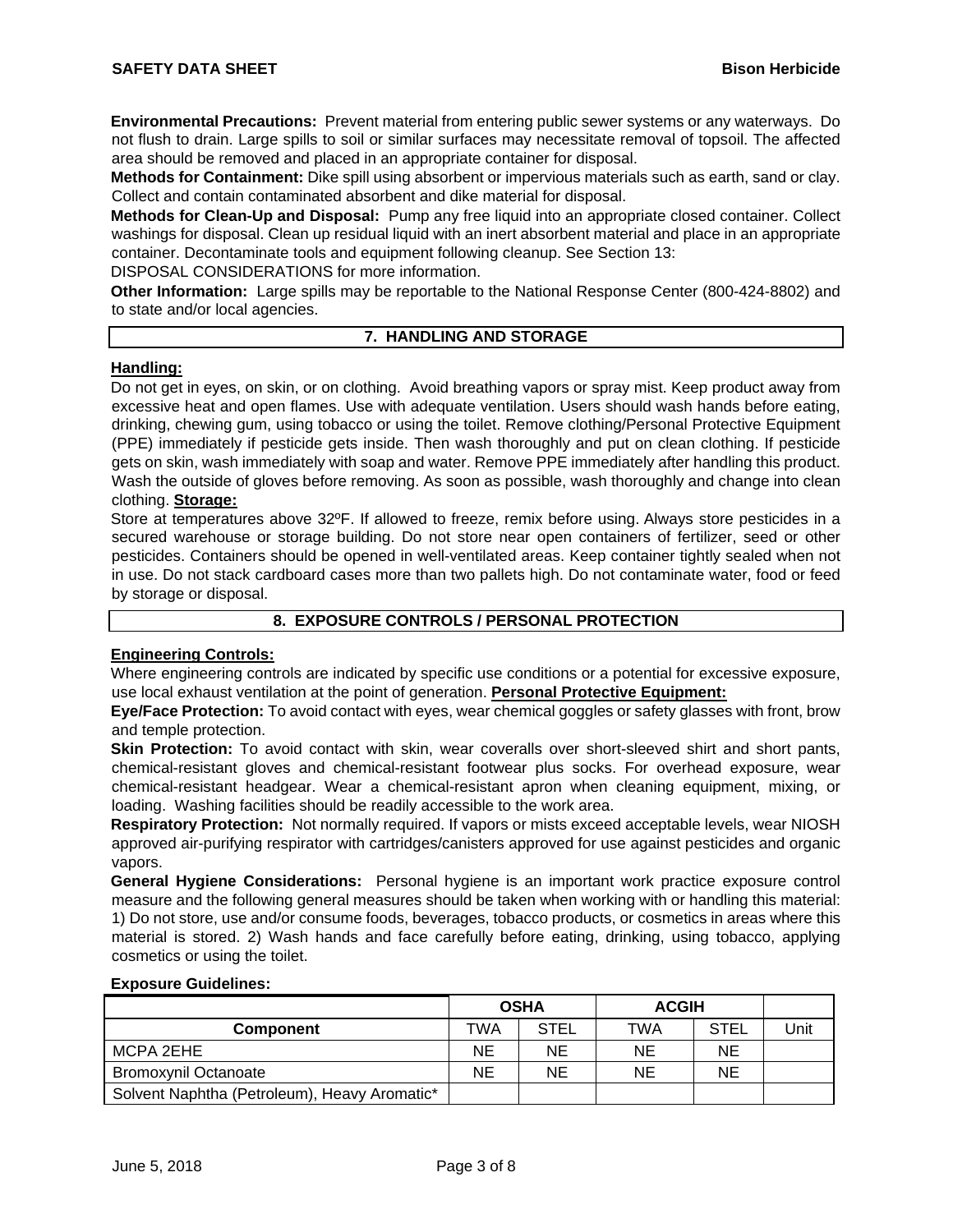| 1-Methylnaphthalene | ΝE | ΝE | $0.5$ skin | NΕ | ppm |
|---------------------|----|----|------------|----|-----|
| 2-Methylnaphthalene | NE | NE | $0.5$ skin | NΕ | ppm |
| Naphthalene         | 10 | NE | 10 skin    | ΝE | ppm |
| Other Ingredients   | ΝE | NE | <b>NE</b>  | NE |     |

#### NE = Not Established

\*Manufacturer recommended limit 100 mg/m3 total hydrocarbon vapor

#### **9. PHYSICAL AND CHEMICAL PROPERTIES**

| Appearance:<br>Odor:                    |                                                                 | transparent light amber liquid<br>aromatic hydrocarbon |
|-----------------------------------------|-----------------------------------------------------------------|--------------------------------------------------------|
| Odor threshold:                         |                                                                 | No data available pH: 3.57(1% w/w dispersion in DIW)   |
| <b>Melting point/freezing point:</b>    |                                                                 | No data available                                      |
| Initial boiling point and boiling range |                                                                 | No data available                                      |
|                                         | <b>Flash point:</b> $227^{\circ}$ F (108.3°C) Evaporation rate: | No data available                                      |
| <b>Flammability:</b>                    |                                                                 | No data available                                      |
|                                         | Upper/lower flammability or explosive limits:                   | No data available                                      |
| Vapor pressure:                         |                                                                 | No data available                                      |
| Vapor density:                          |                                                                 | No data available                                      |
| <b>Relative density:</b>                |                                                                 | 1.136 g/mL @ 25° C; 1.121 g/mL @ 44° C                 |
| Solubility(ies):                        |                                                                 | No data available                                      |
| Partition coefficient: n-octanol/water: |                                                                 | No data available                                      |
| <b>Autoignition temperature:</b>        |                                                                 | No data available                                      |
| <b>Decomposition temperature:</b>       |                                                                 | No data available                                      |
| <b>Viscosity:</b>                       |                                                                 | 21.7 cPs @ 25° C; 10.7 cPs @ 44° C                     |

**Note:** Physical data are typical values, but may vary from sample to sample. A typical value should not be construed as a guaranteed analysis or as a specification.

#### **10. STABILITY AND REACTIVITY**

**Reactivity:** Not reactive.

**Chemical Stability:** This material is stable under normal handling and storage conditions.

**Possibility of Hazardous Reaction:** Hazardous polymerization will not occur. Reaction with oxidizers may cause fire.

**Conditions to Avoid:** Excessive heat. Do not store near heat or flame.

**Incompatible Materials:** Strong oxidizing agents: bases and acids.

**Hazardous Decomposition Products:** Under fire conditions, may produce gases such as hydrogen chloride, nitrogen oxides, hydrogen bromide gas, and carbon oxides.

## **11. TOXICOLOGICAL INFORMATION**

**Likely Routes of Exposure:** Skin contact, Eye contact, Inhalation

**Eye Contact:** Minimally irritating based on toxicity studies. Vapors and mist may cause eye irritation.

**Skin Contact:** Slightly irritating based on toxicity studies. Prolonged or frequently repeated skin contact may cause allergic reactions in some individuals. Prolonged skin contact may cause skin dryness and cracking.

**Ingestion:** Harmful if swallowed. May cause headache, dizziness, nausea, vomiting, gastrointestinal irritation, weakness and central nervous system depression. The petroleum hydrocarbon component, if aspirated into the respiratory system during ingestion or vomiting may cause mild or severe pulmonary injury, possibly progressing to death.

**Inhalation:** Low inhalation toxicity. Inhalation may cause symptoms similar to those from ingestion Overexposure to petroleum hydrocarbon component may cause irritation to respiratory tract, headaches,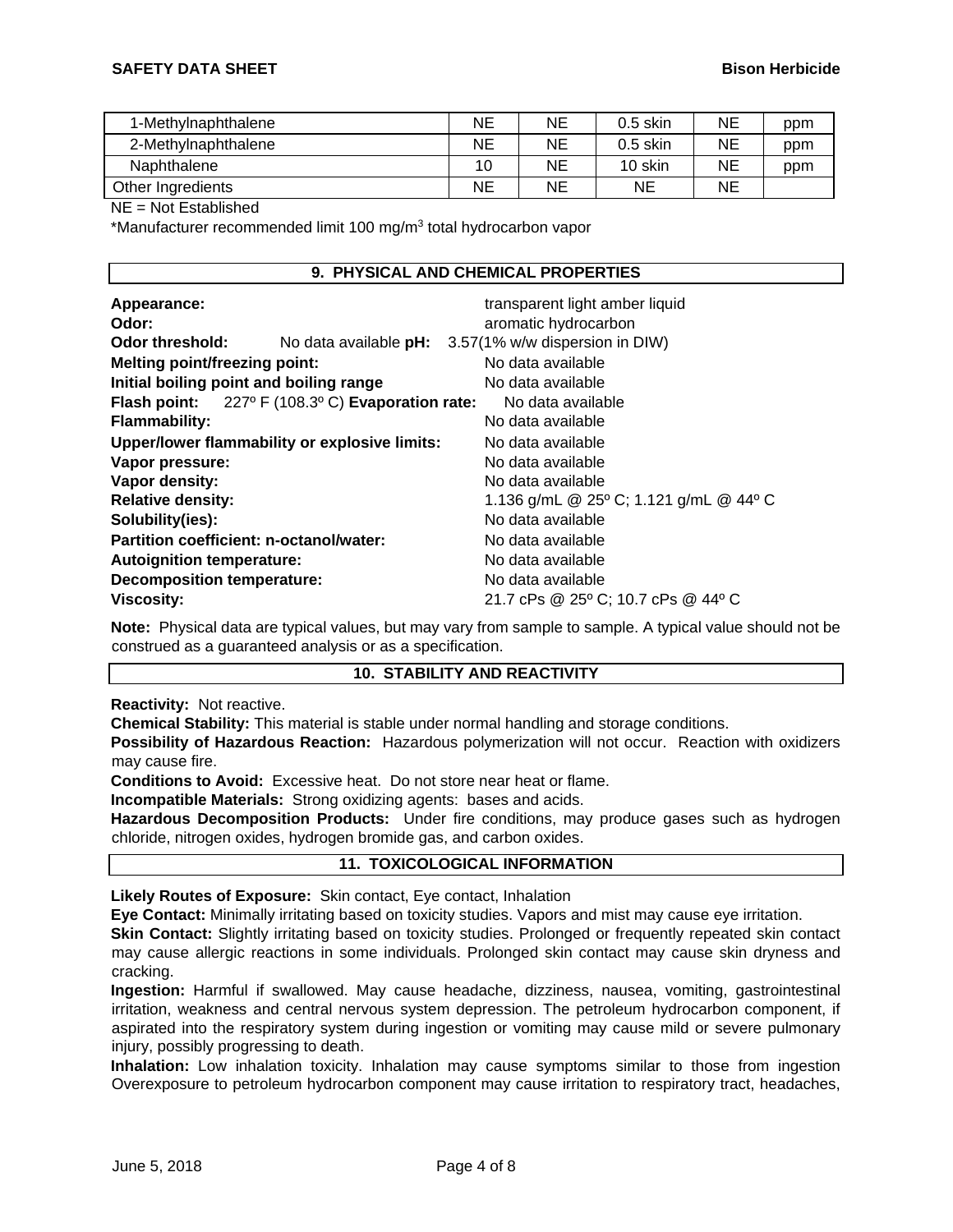anesthesia, drowsiness, unconsciousness and other central nervous system effects, possibly including death.

**Delayed, immediate and chronic effects of exposure:** Repeated exposure may affect the liver and kidneys. Prolonged or frequent repeated skin contact may cause allergic reactions in some individuals **Toxicological Data:**

Data from laboratory studies on this product are summarized below: **Oral:**

Rat LD50: 760 mg/kg (female) **Dermal:** Rabbit LD<sub>50</sub>: > 5,050 mg/kg

**Inhalation:** Rat 4-hr LC<sub>50</sub>: >2.34 mg/L (no mortality at highest dose tested))

**Eye Irritation:** Rabbit: Mildly irritating (Maximum Ave Irritation Score= 11.0)

**Skin Irritation:** Rabbit: Slightly irritating (PDII=0.4)

**Skin Sensitization:** Not a contact sensitizer in guinea pigs following repeated skin exposure.

**Subchronic (Target Organ) Effects:** Repeated overexposure to MCPA may cause effects to liver, kidneys, blood chemistry, testes and gross motor function. Rare cases of peripheral nerve damage have been reported, but extensive animal studies have failed to substantiate these observations, even at high doses of MCPA for prolonged periods. Repeated overexposure to bromoxynil may cause effects to liver, kidneys and central nervous system. **Carcinogenicity / Chronic Health Effects:**

Rat and mouse lifetime feeding studies did not show carcinogenic potential for MCPA. The U.S. EPA has classified bromoxynil as a Class C carcinogen (a possible human carcinogen), based on an increased incidence of liver tumors observed in mice.

**Reproductive Toxicity:** MCPA studies in laboratory animals have shown testicular effects and lower male fertility. There is no data available for 2-Ethylhexyl Ester of 2-Methyl-4-Chlorophenoxyacetic acid. Animal tests with bromoxynil have not demonstrated reproductive effects.

**Developmental Toxicity:** MCPA studies in laboratory animals have shown decreased fetal body weights and delayed development in the offspring at doses toxic to mother animals. There is no data available for 2-Ethylhexyl Ester of 2-Methyl-4-Chlorophenoxyacetic acid. Based upon the results of rat and rabbit teratogenicity studies, bromoxynil is considered to be a developmental toxicant. Women of childbearing age should be particularly careful when handling this product to avoid ingestion and skin contact.

**Genotoxicity:** There have been some positive and some negative studies, but the weight of evidence is that MCPA is not mutagenic. There have been some positive and negative studies, but the weight of evidence is that bromoxynil is not mutagenic. Neither *in vitro* nor *in vivo* tests on bromoxynil octanoate demonstrated mutagenic effects. Bromoxynil octanoate did not induce a genotoxic effect. **Assessment Carcinogenicity:** 

This product contains substances that are considered to be probable or suspected human carcinogens as follows:

|                                             | <b>Regulatory Agency Listing As Carcinogen</b> |                |            |             |
|---------------------------------------------|------------------------------------------------|----------------|------------|-------------|
| <b>Component</b>                            | <b>ACGIH</b>                                   | <b>IARC</b>    | <b>NTP</b> | <b>OSHA</b> |
| Chlorophenoxy Herbicides (MCPA 2EHE)        | No                                             | 2Β             | No         | No.         |
| Bromoxynil                                  | No                                             | No.            | No         | No          |
| Solvent Naphtha (Petroleum), Heavy Aromatic | <b>No</b>                                      | No             | No         | No          |
| 1-Methylnaphthalene                         | No                                             | No.            | No         | No          |
| 2-Methylnaphthalene                         | <b>No</b>                                      | N <sub>o</sub> | No         | No          |
| Naphthalene                                 | A <sub>3</sub>                                 | 2B             | Yes        | No          |
| Other Ingredients                           | No                                             | No             | No         | No          |
| <b>12. ECOLOGICAL INFORMATION</b>           |                                                |                |            |             |

## **Ecotoxicity:**

Data on MCPA 2EHE:

| 96-hour LC <sub>50</sub> Bluegill:      | $3.9 \text{ mg/}$  |
|-----------------------------------------|--------------------|
| 96-hour LC <sub>50</sub> Rainbow Trout: | $3.2 \text{ mg}/l$ |

Bobwhite Quail Dietary LC<sub>50</sub>: >5,620 ppm Mallard Duck 8-day Dietary LC<sub>50</sub>: >5,620 ppm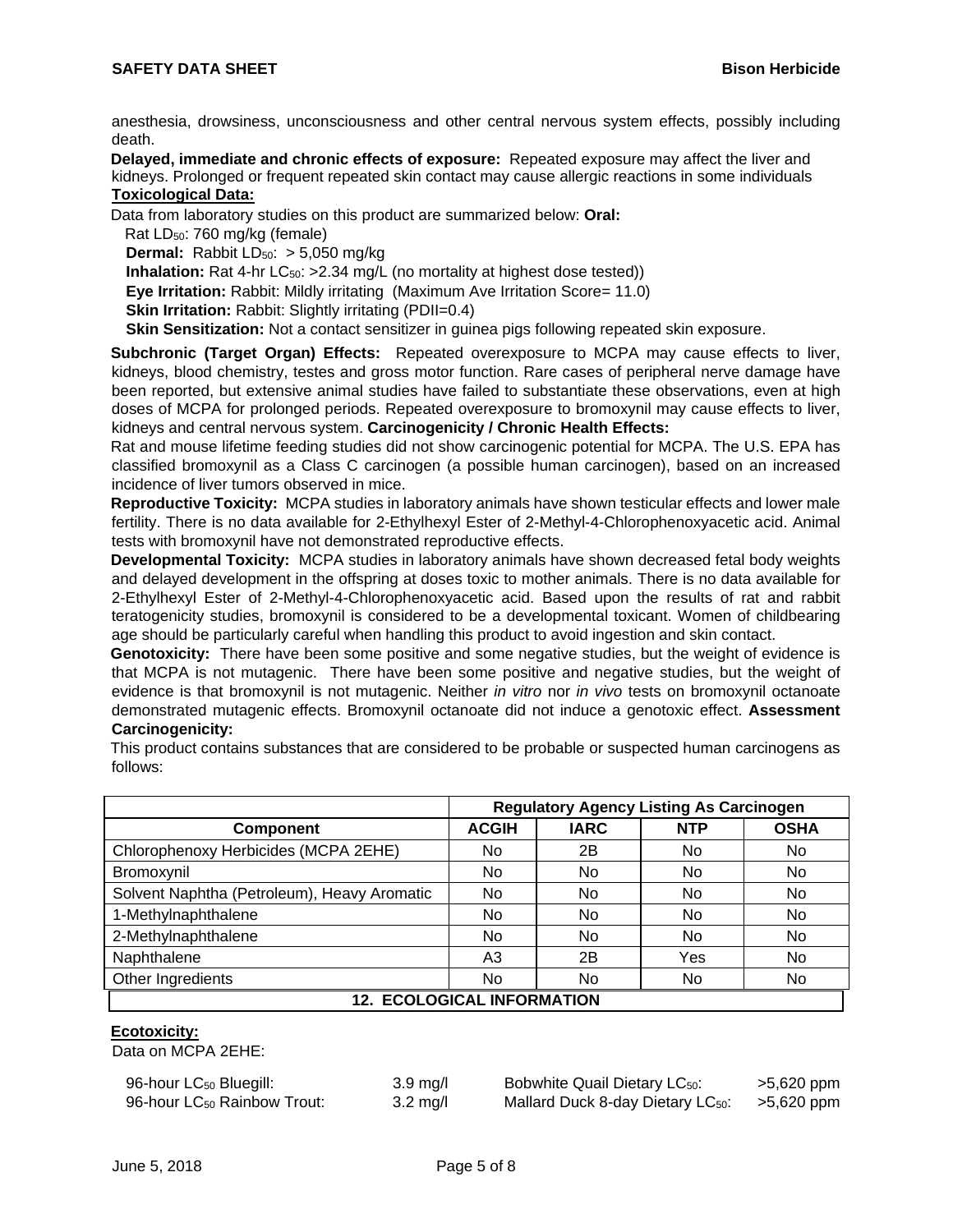| 48-hour EC <sub>50</sub> Daphnia:       | $0.28$ mg/l  |                                               |             |
|-----------------------------------------|--------------|-----------------------------------------------|-------------|
| Data on Bromoxynil Octanoate:           |              |                                               |             |
| 96-hour LC <sub>50</sub> Bluegill:      | $0.06$ mg/l  | Bobwhite Quail Acute Oral LD <sub>50</sub> :  | 148 mg/kg   |
| 96-hour LC <sub>50</sub> Rainbow Trout: | $0.041$ mg/l | Mallard Duck Acute Oral LD <sub>50</sub> :    | 2,050 mg/kg |
| 48-hour EC <sub>50</sub> Daphnia magna: | $0.046$ mg/l |                                               |             |
| 120-hour EC50 Algae:                    |              | 0.043 mg/l (Navicula) 0.22 mg/l (Selenastrum) |             |

## **Environmental Fate:**

MCPA 2EHE is rapidly de-esterfied to parent MCPA acid in the environment. In soil, MCPA is microbially degraded with a typical half-life of approximately 10 to 14 days.

Bromoxynil is mobile and non-persistent. The potential for ground water contamination from bromoxynil is low; it does not exhibit the mobility or persistence characteristics of pesticides that are normally found in ground water. Environmental fate studies indicate that bromoxynil should not persist in surface waters. The aerobic aquatic metabolism study shows rapid degradation with a half-life of <12 hours.

#### **13. DISPOSAL CONSIDERATIONS**

## **Waste Disposal Method:**

Wastes resulting from the use of this product may be disposed of on site or at an approved waste disposal facility. If container is damaged or if pesticide has leaked, contain all spillage. Absorb and clean up all spilled material with granules or sand. Place in a closed, labeled container for proper disposal.

## **Container Handling and Disposal:**

**Nonrefillable Containers 5 Gallons or Less:** Nonrefillable container. Do not reuse or refill this container. Triple rinse container (or equivalent) promptly after emptying.

**Triple rinse as follows:** Empty the remaining contents into application equipment or a mix tank and drain for 10 seconds after the flow begins to drip. Fill the container 1/4 full with water and recap. Shake for 10 seconds. Pour rinsate into application equipment or a mix tank or store rinsate for later use or disposal. Drain for 10 seconds after the flow begins to drip. Repeat this procedure two more times. Then offer for recycling or reconditioning, or puncture and dispose of in a sanitary landfill, or by other procedures approved by State and local authorities. Plastic containers are also disposable by incineration, or, if allowed by State and local authorities, by burning. If burned stay out of smoke.

**Nonrefillable containers larger than 5 gallons:** Nonrefillable container. Do not reuse or refill this container. Offer for recycling if available. Triple rinse or pressure rinse container (or equivalent) promptly after emptying.

**Triple rinse as follows:** Empty the remaining contents into application equipment or a mix tank. Fill the container 1/4 full with water. Replace and tighten closures. Tip container on its side and roll it back and forth, ensuring at least one complete revolution, for 30 seconds. Stand the container on its end and tip it back and forth several times. Turn the container over onto its other end and tip it back and forth several times. Empty the rinsate into application equipment or a mix tank or store rinsate for later use or disposal. Repeat this procedure two more times.

**Pressure rinse as follows:** Empty the remaining contents into application equipment or a mix tank and continue to drain for 10 seconds after the flow begins to drip. Hold container upside down over application equipment or mix tank or collect rinsate for later use or disposal. Insert pressure rinsing nozzle in the side of the container, and rinse at about 40 psi for at least 30 seconds. Drain for 10 seconds after the flow begins to drip.

**Refillable containers larger than 5 gallons:** Refillable container. Refill this container with pesticide only. Do not reuse this container for any other purpose. Cleaning the container before final disposal is the responsibility of the person disposing of the container. Cleaning before refilling is the responsibility of the refiller. To clean the container before final disposal, empty the remaining contents from this container into application equipment or a mix tank. Fill the container about 10% full with water and, if possible, spray all sides while adding water. Agitate vigorously or recirculate water with the pump for two minutes. Pour or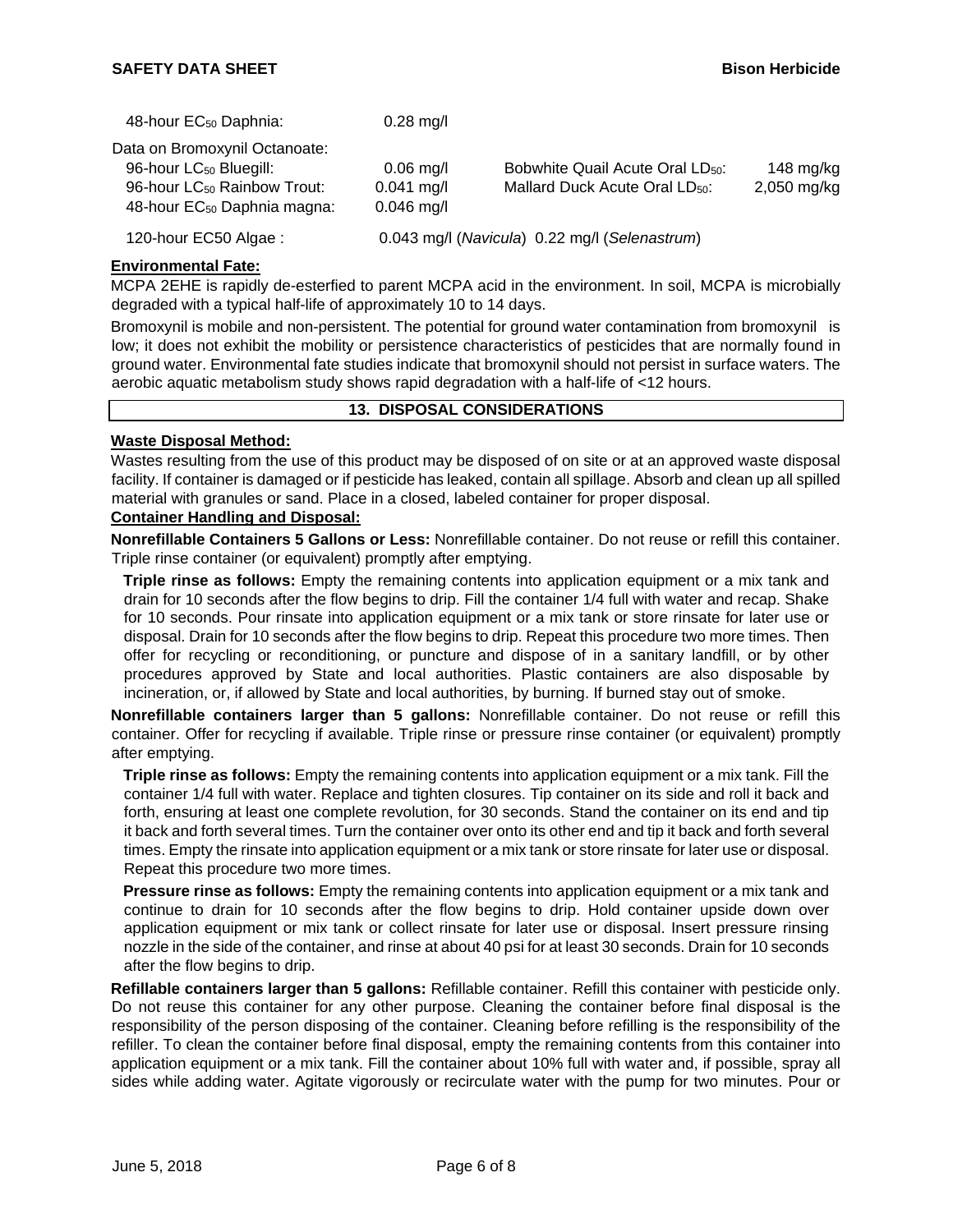pump rinsate into application equipment or rinsate collection system. Repeat this rinsing procedure two more times.

## **14. TRANSPORTATION INFORMATION**

Follow the precautions indicated in Section 7: HANDLING AND STORAGE of this SDS.

## **DOT**

 **119 gallons per complete package** Non Regulated

#### **≥ 119 gallons per complete package**

UN 3082, Environmentally hazardous substance, liquid, n.o.s. (Bromoxynil octanoate), 9, III, Marine Pollutant

#### **IMDG**

UN 3082,Environmentally hazardous substance, liquid, n.o.s. (Bromoxynil octanoate), 9, III, Marine Pollutant

## **IATA**

Non Regulated

## **15. REGULATORY INFORMATION**

This chemical is a pesticide product registered by the United States Environmental Protection Agency and is subject to certain labeling requirements under federal pesticide law. These requirements differ from the classification criteria and hazard information required for safety data sheets (SDS), and for workplace labels of non-pesticide chemicals. The hazard information required on the pesticide label is reproduced below. The pesticide label also includes other important information, including directions for use.

CAUTION. Harmful if swallowed or absorbed through skin or inhaled. Causes moderate eye irritation. Avoid contact with skin, eyes or clothing. Avoid breathing spray mist. **U.S.** 

#### **Federal Regulations:**

**TSCA Inventory:** This product is exempted from TSCA because it is solely for FIFRA regulated use. **SARA** 

#### **Hazard Notification/Reporting:**

**Hazard Categories Under Criteria of SARA Title III Rules (40 CFR Part 370):** Acute Health, Chronic Health

#### **Section 313 Toxic Chemical(s):**

Bromoxynil octanoate (CAS No. 1689-99-2) 30.75 – 32.65% by weight. Naphthalene (CAS No 91-20-3) <0.3% by weight

# **Reportable Quantity (RQ) under U.S. CERCLA:** Naphthalene

CAS No 91-20-3 100 lbs

#### **RCRA Waste Code:**

Under RCRA, it is the responsibility of the product user to determine at the time of disposal, whether a

material containing the product or derived from the product should be classified as a hazardous waste.

# **State Information:**

Other state regulations may apply. Check individual state requirements.

#### **California Proposition 65:**

WARNING. This product contains the chemicals Bromoxynil octanoate and naphthalene which are known to the State of California to cause cancer, birth defects or other reproductive harm.